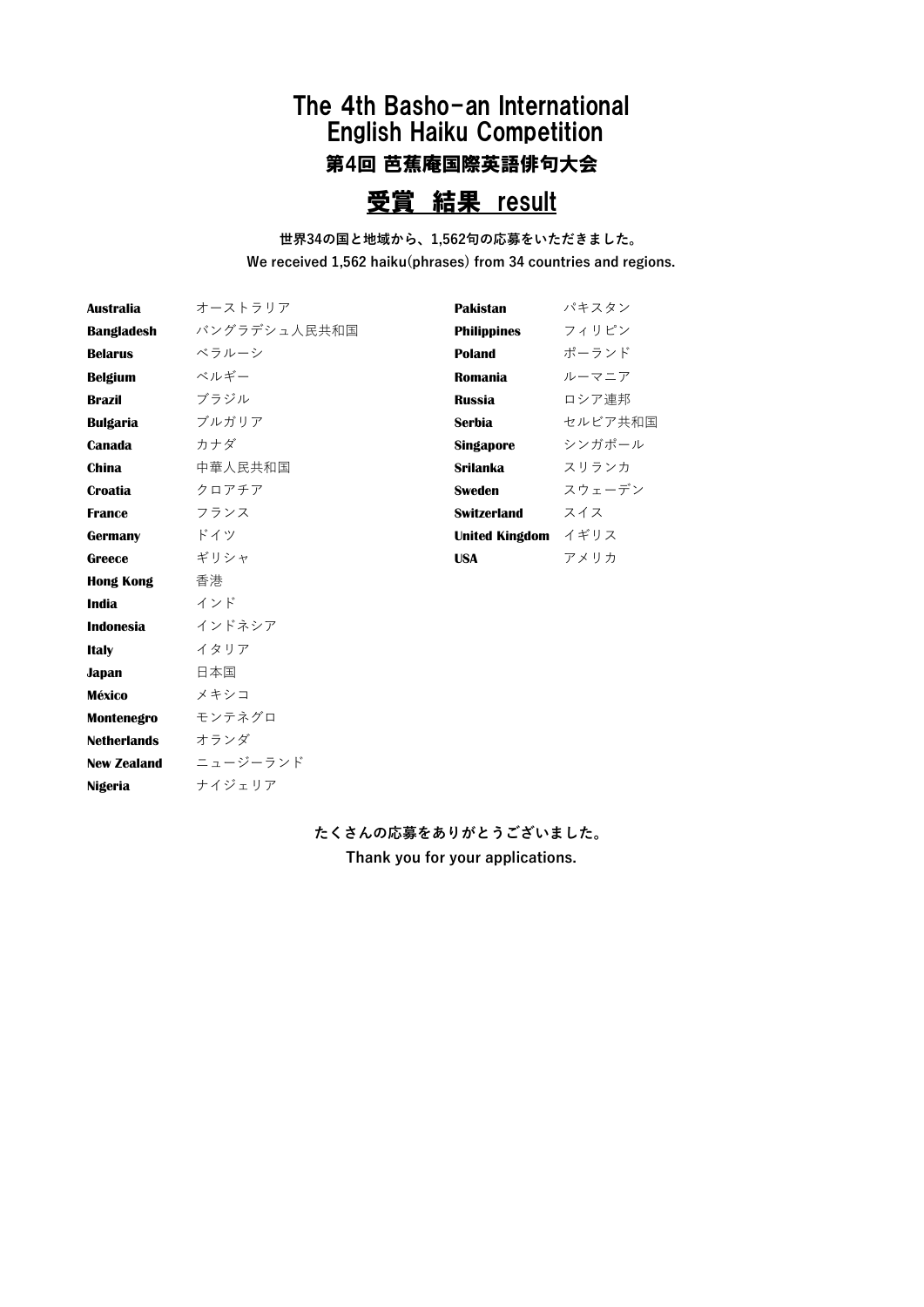| 長谷川櫂選/                         | <b>Mr.Hasegawa Selections</b> |             |                                     | 《選句結果》       |         |
|--------------------------------|-------------------------------|-------------|-------------------------------------|--------------|---------|
|                                | sea fog                       |             | 海の霧                                 |              |         |
|                                |                               |             |                                     |              |         |
| 芭蕉庵賞                           | in the palm of my hand        |             | 私の手の平に                              |              |         |
| Basho-an Award                 | a pearl                       |             | 一粒の真珠                               |              |         |
|                                | <b>Maria Poroshina</b>        |             |                                     | Russia       |         |
|                                |                               | ***         |                                     |              |         |
|                                |                               | Ten Winners | 選                                   |              |         |
| splash                         | 水しぶき                          |             | the furious sun                     | 灼熱の太陽        |         |
| the sound of lily's scent      | のように鳴り響く                      |             | limpid water                        | 澄んだ水は        |         |
|                                | 百合の香りよ                        |             | plays in a pool                     | プールで遊ぶ       |         |
| <b>Cezar Ciobica</b>           |                               | Romania     | Amrutha Prabhu                      |              | India   |
| thirst of the sun              | 喉の乾いた太陽                       |             | Drifting on the Nile                | ナイルを流れる沈黙    |         |
| the icicle's heart             | 氷柱の心臓を                        |             | silence mummifies time              | は悠久の時をミイラにする |         |
| knocks faster                  | 早く脈うたせる                       |             | into memory.                        | 記憶するために      |         |
| Ljiljana Dobra                 |                               | Croatia     | <b>Blana Maria</b>                  |              | Greece  |
| a long night                   | 長い夜                           |             | broken rose -                       | 折れた薔薇 -      |         |
| sharing the bed with           | ベッドを分かち合う                     |             | or how is lost                      | どのように失われたか   |         |
| old man winter                 | 冬という老人と                       |             | the meaning                         | 薔薇の意味は       |         |
| Bremson / Ed                   |                               | <b>USA</b>  | Dan Iulian                          |              | Romania |
| night of corpses               | 死体たちの夜・・・                     |             | there lies a chestnut               | 栗がころがっている    |         |
| betraying the sugar cane field | さとうきび畑を戦場に変えた                 |             | on the carpenter's table 大工のテーブルの上の |              |         |
| with this war                  | 今度の戦争                         |             | beside the mallet                   | 木槌の側に        |         |
| Goran Gatalica                 |                               | Croatia     | Mendoza Reynaud A.                  |              | Germany |
| A shadow puppeteer             | 人形遣いの影が                       |             | the remains                         | 遺跡           |         |
| performs beneath the willow    | 柳の下で動く                        |             | of an ancient fortress              | 古代要塞の        |         |
| the august sun!                | 八月の太陽!                        |             | cicadas                             | 蝉            |         |
| <b>Blana Maria</b>             |                               | Greece      | <b>Grankin Nikolay</b>              |              | Russia  |

## ⾧谷川櫂選/ Mr.Hasegawa Selections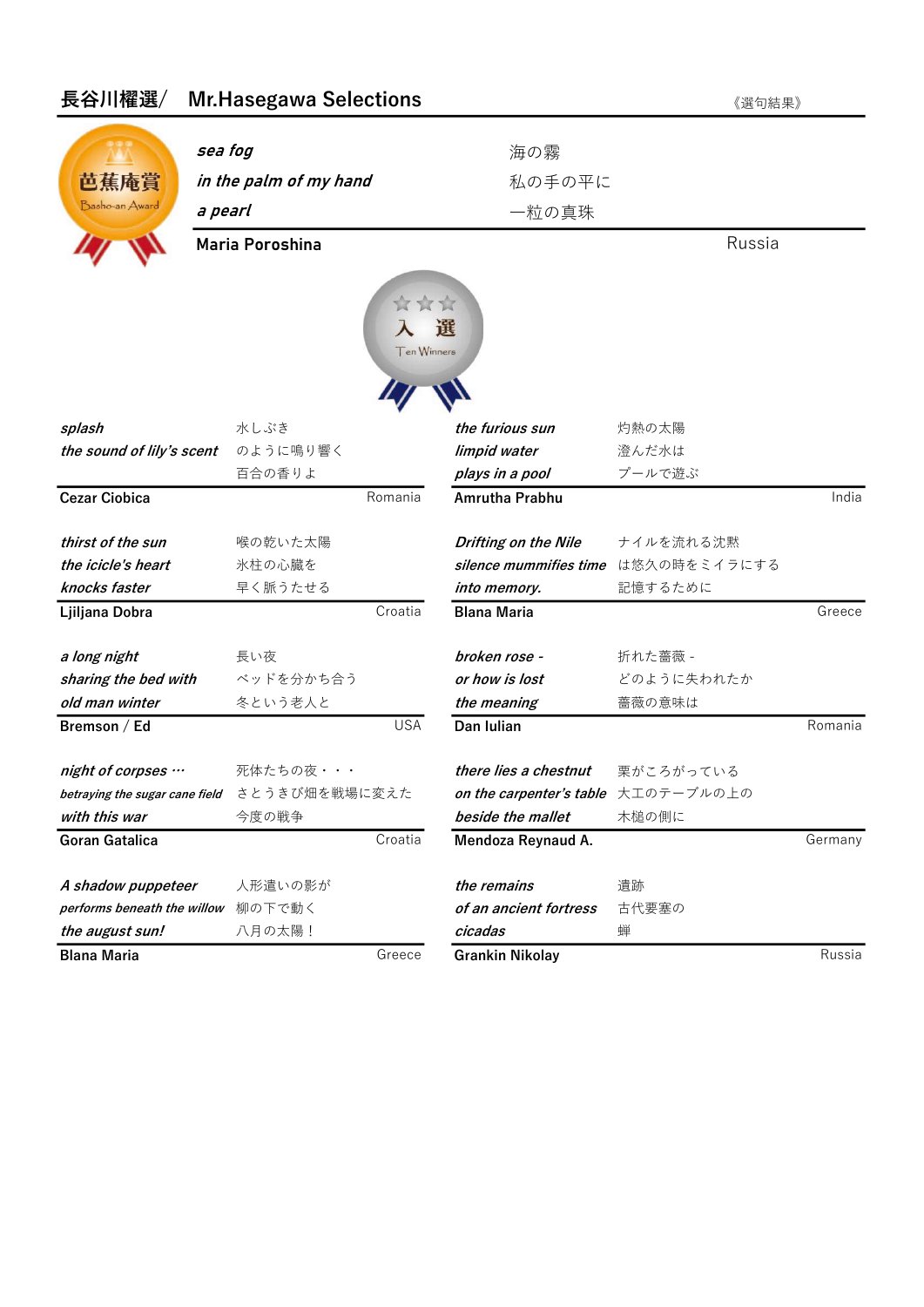| ᅏᄖᄇᇰᄰ⁄                               | ניוטוויט טטועט וויטויי               |                                    | ∥ 迭 Yਸ□木∥            |            |
|--------------------------------------|--------------------------------------|------------------------------------|----------------------|------------|
|                                      |                                      |                                    |                      |            |
|                                      | peace memorial                       | 平和記念碑                              |                      |            |
| 芭蕉庵賞                                 | I walk a mile                        | 父の靴を履いて                            |                      |            |
| Basho-an Award                       | in father's shoes                    | 1マイル歩く                             |                      |            |
|                                      | Vandana Parashar                     |                                    |                      | India      |
|                                      | ***<br>Ten Winners                   | 選                                  |                      |            |
| memories of you                      | あなたの思い出は秋の木の葉のようにもろい                 | overnight snow                     | 一晩中降った雪              |            |
| fragile as the leaves in fall 懐かしい錯覚 |                                      | the only black spot                | 唯一黒く残るのは恋人の車が止まっていた跡 |            |
| cherished illusions                  |                                      | her lover's car                    |                      |            |
| <b>Grafstrom Ben</b>                 | Japan                                | <b>Marcellin Dallaire-Beaumont</b> |                      | Belgium    |
| For a long long time                 | 長いこと行方不明だったパズルを探す                    | train journey to grandma's-        | おばあちゃんの家へ汽車の旅        |            |
| I look for a missing puzzle          | 海の向こうで見つけた                           | bartering the window seat          | 窓際の席と                |            |
| Found over the sea                   |                                      | for comic books                    | 漫画を交換                |            |
| Arika Lewis                          | <b>USA</b>                           | Nair Manoj                         |                      | India      |
|                                      | having discussed eternity 永遠について話終えて | summer meadow                      | 夏野                   |            |
| we talk about                        | 私たちは明日のランチについて話す                     | a calf grazing                     | 子牛が母牛の陰で             |            |
| tomorrow's lunch                     |                                      | in mother's shadow                 | 草を食む                 |            |
| Sanja Clifton                        | United Kingdom                       | <b>Tomislav Sjekloca</b>           |                      | Montenegro |
| the newborn wonders                  | 新生児は不思議                              | midnight moon                      | 真夜中の月                |            |
| about these new toys                 | 自分の足を見つけると                           | a nurse tucks in                   | 看護師が他の看護師の髪を         |            |
| when he finds his feet               | 新しいおもちゃにしてしまう                        | another's hair                     | (ナースキャップに)押し込む       |            |
| Annette Akkerman                     | <b>Netherlands</b>                   | Liu, Chen-ou                       |                      | Canada     |
| a big snowfall                       | 父の墓に                                 | The moonlight desert               | 月光の砂漠                |            |
| on my father's grave                 | 大雪が積もり                               | <b>Twinkling stars</b>             | 輝く星は迷える魂を守る          |            |

## 藤田直子選/ Ms.Fujita Selections

the irregularities have leveled off でこぼこが均された

《選句結果》

Li Xiao **Rana amin'ny fisiana desimaly. Ny faritr'i Normandie, ao amin'ny faritr'i Normandie, ao Frantsa. Ny faritr'i Normandie, ao Frantsa. Ny faritr'i Normandie, ao Frantsa. Ny faritr'i Normandie, ao amin'ny faritr'i Nor** Russia

Shelter astray souls

Belarus